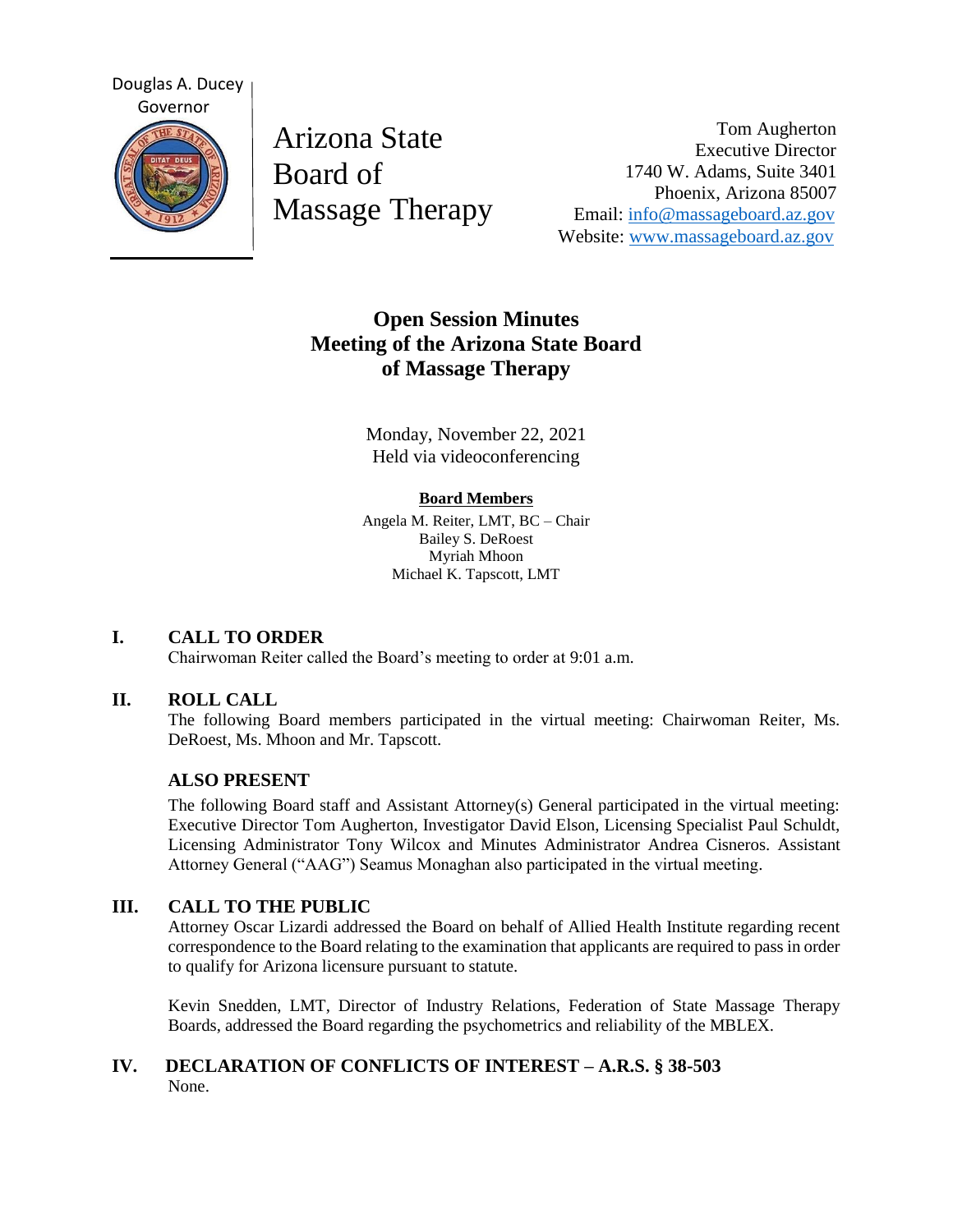# **V. REVIEW, DISCUSSION AND POSSIBLE ACTION ON BOARD MEETING MINUTES**

A. Discussion and approval of the Massage Board Open Minutes from the August 23, 2021 monthly meeting.

The Board took no action on this item due to current members not in attendance of the August 23, 2021 monthly meeting.

B. Discussion and approval of Board Orientation A meeting minutes from October 15, 2021.

**MOTION: Ms. Mhoon moved for the Board to approve the Board Orientation A meeting minutes from October 15, 2021. SECOND: Mr. Tapscott VOTE: The following Board members voted in favor of the motion: Chairwoman Reiter, Ms. DeRoest, Ms. Mhoon and Mr. Tapscott. VOTE: 4-yay, 0-nay, 0-abstain, 0-recuse, 0-absent. MOTION PASSED.** 

C. Discussion and approval of Board Orientation B meeting minutes from October 22, 2021.

**MOTION: Ms. Mhoon moved for the Board to approve the Board Orientation B meeting minutes from October 22, 2021. SECOND: Mr. Tapscott VOTE: The following Board members voted in favor of the motion: Chairwoman Reiter, Ms. DeRoest, Ms. Mhoon and Mr. Tapscott. VOTE: 4-yay, 0-nay, 0-abstain, 0-recuse, 0-absent. MOTION PASSED.** 

D. Discussion and approval of Board meeting minutes of October 25, 2021.

**MOTION: Ms. Mhoon moved for the Board to approve the Board meeting minutes of October 25, 2021. SECOND: Mr. Tapscott VOTE: The following Board members voted in favor of the motion: Chairwoman Reiter, Ms. DeRoest, Ms. Mhoon and Mr. Tapscott. VOTE: 4-yay, 0-nay, 0-abstain, 0-recuse, 0-absent. MOTION PASSED.** 

## **VI. CONSENT CALENDAR**

- A. LMT CE hours may all be taken virtually, and a total of 3 hours each year can be granted as CE hours by registering at, and attending, a three-hour Board meeting. Board grants a total of 6 hours toward biennial licensing, for attending 2 Board meetings.
- B. Board instruct staff when reviewing re-licensure applicants, prior to automatic licensure, to submit for Board review when history includes previous felony convictions, including after statute of limitations has passed.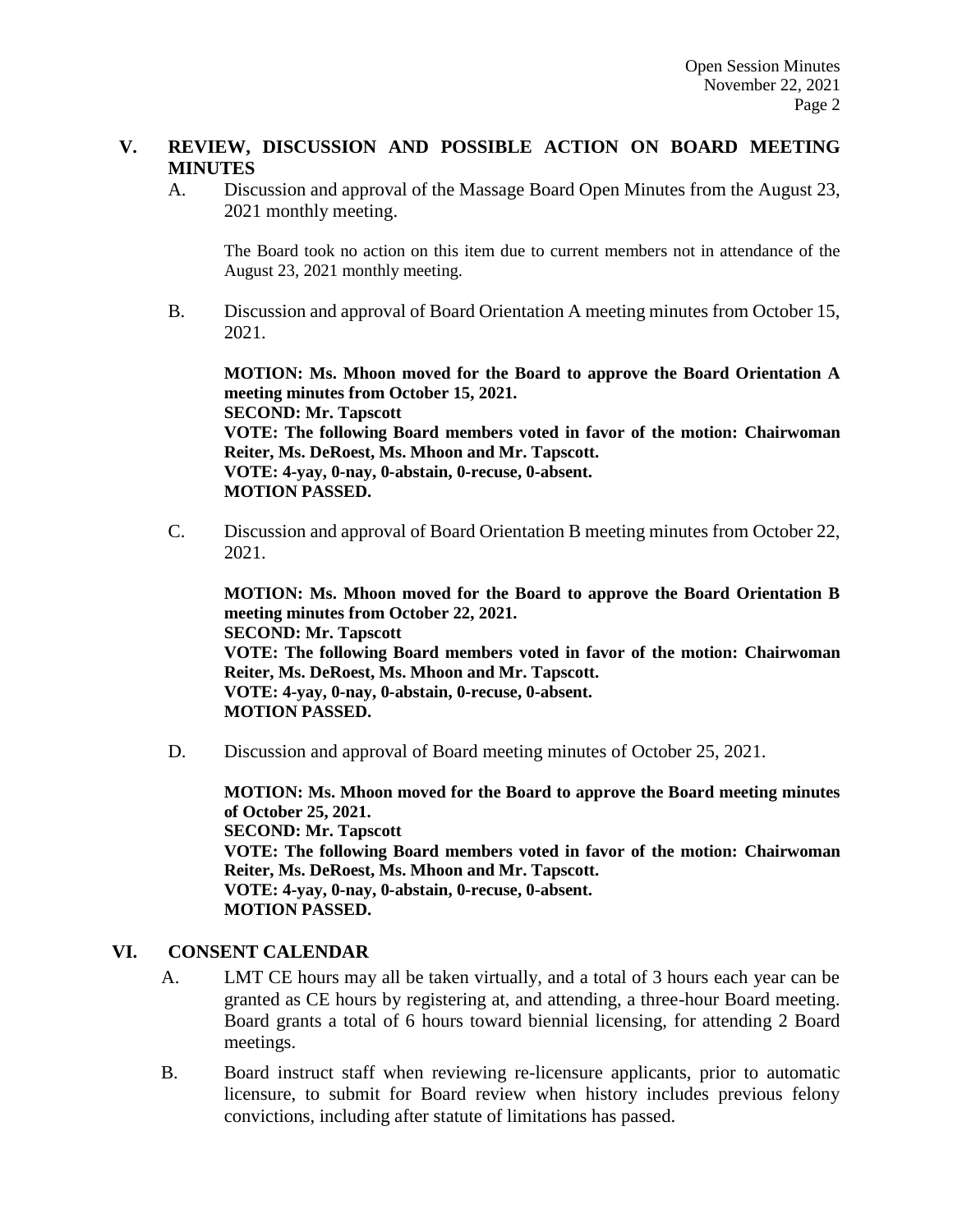**VII. BOARD REVIEW, DISCUSSION AND POSSIBLE ACTION ON CURRENT BOARD POLICY REGARDING NATIONAL INDUSTRY EXAM REQUIREMENT, FOR STUDENTS APPLYING FOR STATE LICENSURE WHEN PROGRAMS NOT NATIONALLY-ACCREDITED, PURSUANT TO A.R.S. § 32-4222(B)(1) AND (2).** 

**MOTION: Chairwoman Reiter moved for the Board to enter into Executive Session to obtain legal advice pursuant to A.R.S. § 38-431.03(A)(3). SECOND: Mr. Tapscott VOTE: The following Board members voted in favor of the motion: Chairwoman Reiter, Ms. DeRoest, Ms. Mhoon and Mr. Tapscott. VOTE: 4-yay, 0-nay, 0-abstain, 0-recuse, 0-absent. MOTION PASSED.** 

The Board entered into Executive Session at 9:19 a.m. The Board returned to Open Session at 9:41 a.m. No legal action was taken by the Board during Executive Session.

#### **VIII. ITEMS FOR BOARD REVIEW, DISCUSSION AND POSSIBLE ACTION**

- A. Formal Hearing Vacant.
- B. Formal Interview Vacant.
- C. Investigative Review File(s)

(1) 22-119 Randall, Kesha Lynn MT# N/A

Ms. Randall participated in the virtual meeting during the Board's consideration of this matter.

**MOTION: Ms. Moon moved for the Board to enter into Executive Session to obtain legal advice pursuant to A.R.S. § 38-431.03(A)(3). SECOND: Chairwoman Reiter VOTE: The following Board members voted in favor of the motion: Chairwoman Reiter, Ms. DeRoest, Ms. Mhoon and Mr. Tapscott. VOTE: 4-yay, 0-nay, 0-abstain, 0-recuse, 0-absent. MOTION PASSED.** 

The Board entered into Executive Session at 9:50 a.m. The Board returned to Open Session at 10:02 a.m. No legal action was taken by the Board during Executive Session.

**MOTION: Chairwoman Reiter moved for the Board to deny the license based on the failure to meet application requirements under A.R.S. § 32-4222(A)(7)(a) regarding felony convictions. SECOND: Ms. Mhoon VOTE: The following Board members voted in favor of the motion: Chairwoman** 

**Reiter, Ms. DeRoest, Ms. Mhoon and Mr. Tapscott. VOTE: 4-yay, 0-nay, 0-abstain, 0-recuse, 0-absent. MOTION PASSED.**